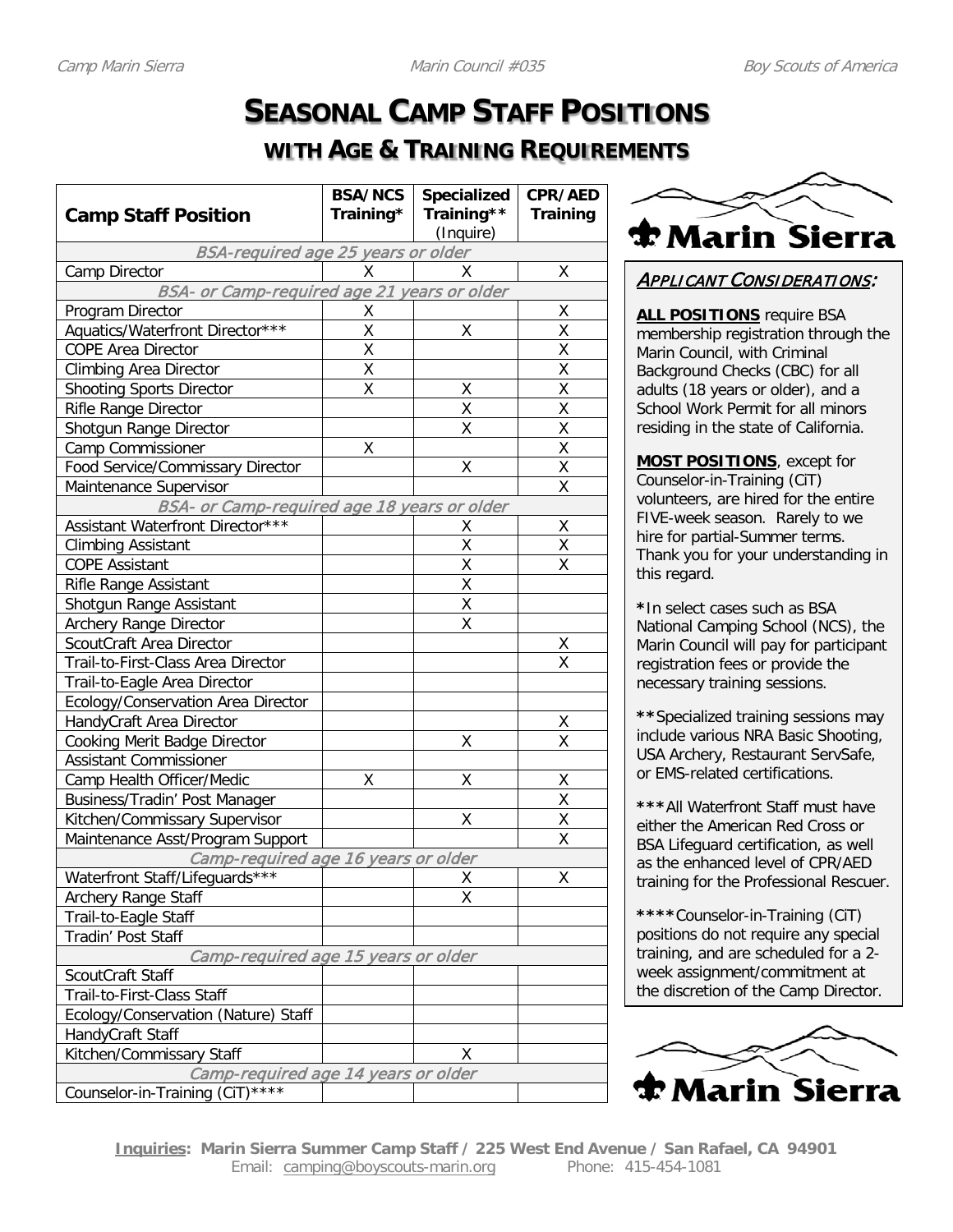# **2022 SEASONAL CAMP STAFF APPLICATION**

Fill out this form neatly and completely. Please respond by the contact information listed in the page footnote.

| (Last)                                                                                                 | (First)                                                                    | (M.I.) |                         |
|--------------------------------------------------------------------------------------------------------|----------------------------------------------------------------------------|--------|-------------------------|
|                                                                                                        |                                                                            |        |                         |
|                                                                                                        | Please print clearly, and indicate an email that is checked frequently.    |        |                         |
|                                                                                                        |                                                                            |        |                         |
|                                                                                                        |                                                                            |        | <b>The Marin Sierra</b> |
| Many positions have an age requirement; your age as of July 1, 2022: ______                            |                                                                            |        |                         |
| Complete this information only if you will be under 18-years old during Summer Camp (see dates below): |                                                                            |        |                         |
|                                                                                                        | Minors residing in California will be required to apply for a work permit. |        |                         |
|                                                                                                        |                                                                            |        |                         |
|                                                                                                        | Please print clearly, and indicate an email that is checked frequently.    |        |                         |
|                                                                                                        |                                                                            |        |                         |
|                                                                                                        |                                                                            |        |                         |
|                                                                                                        |                                                                            |        |                         |

#### **SEASONAL CAMP STAFF POSITIONS**

From the list on the previous page, please write-in your first, second and third choices should you be offered an opportunity to join us next Summer. Since your first request is not guaranteed, your selections for second and third choices are equally important. Also note the age and training requirements for the positions you desire.

| <b>First Position Desired</b> | <b>Second Position Desired</b> | <b>Third Position Desired</b> |
|-------------------------------|--------------------------------|-------------------------------|
|                               |                                |                               |
|                               |                                |                               |

#### **SCOUTS BSA SUMMER CAMP SEASON**

Marin Sierra will be in operation for the four full weeks of July starting Sunday 07/03. In addition, everyone hired under contract (except CiTs) will be required to attend Camp Staff training days during the final week of June beginning Saturday 06/25 for Area Directors, maintenance & kitchen crews, or Sunday 06/ 26 for program staff. Applicants 15-years and older who are available for all five weeks are given priority in hiring, position and pay. If you are not applying for all five weeks due to extenuating circumstances, please check the weeks you are available below:

Staff Week \_\_\_ June 26-July 2 \_\_\_ July 3-9 \_\_\_ July 10-16 \_\_\_ July 17-23 \_\_\_ July 24-30

**The Counselor-in-Training** (CiT – 14-years or older) program runs for a minimum of two weeks during July only. If you are applying to be a CiT, please write that in the "Desired Position" box above and check the weeks you are available.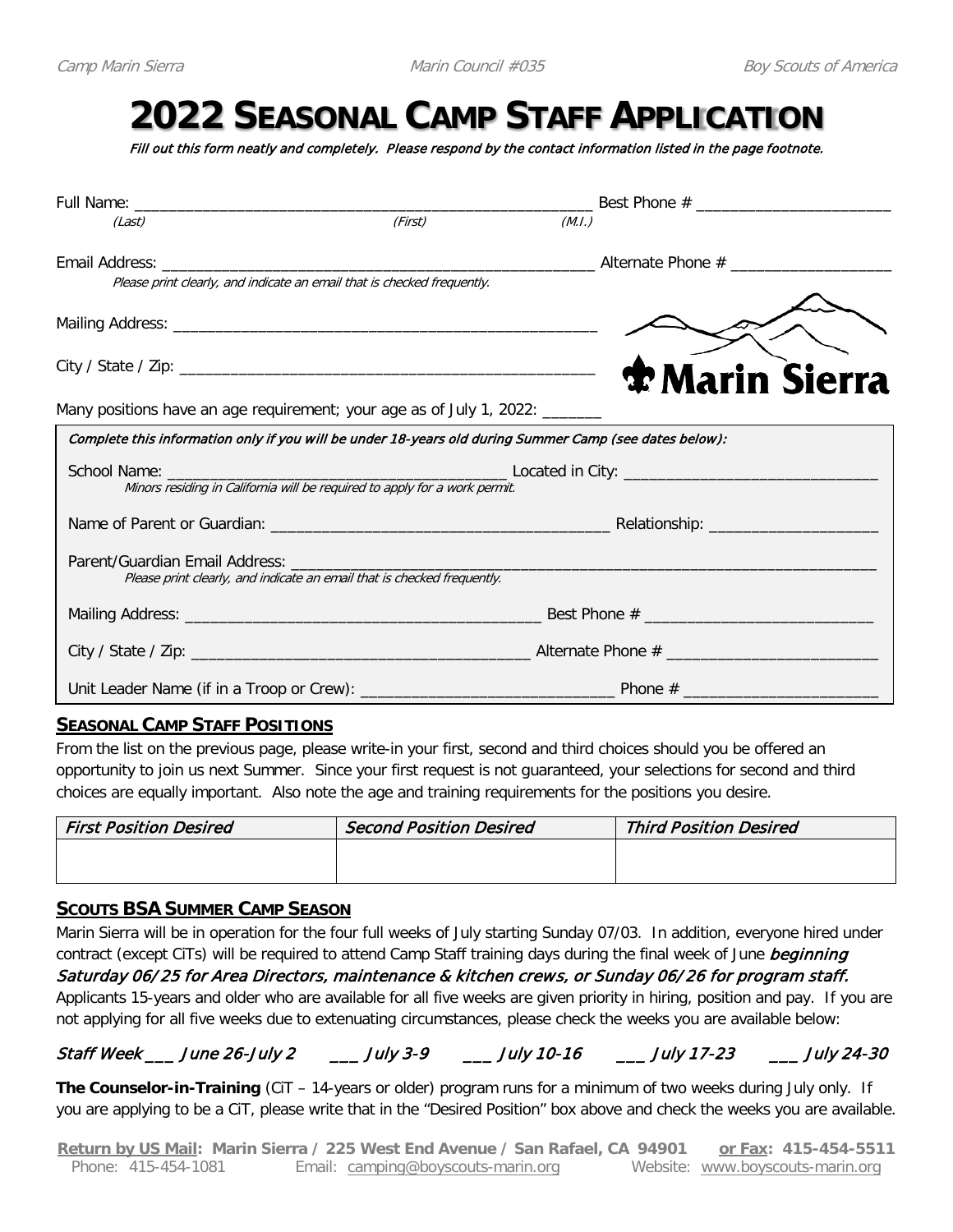#### **EDUCATION BACKGROUND**

| <b>EDUCATION BACKGROUND</b>                  |                                                                                                                                                                                                                  |                                                                                                            |
|----------------------------------------------|------------------------------------------------------------------------------------------------------------------------------------------------------------------------------------------------------------------|------------------------------------------------------------------------------------------------------------|
|                                              |                                                                                                                                                                                                                  |                                                                                                            |
|                                              |                                                                                                                                                                                                                  |                                                                                                            |
|                                              |                                                                                                                                                                                                                  |                                                                                                            |
|                                              |                                                                                                                                                                                                                  |                                                                                                            |
|                                              |                                                                                                                                                                                                                  |                                                                                                            |
| <b>TRAINING EXPERIENCE</b>                   | Please check any of the following certifications you have earned, and provide copies of the documents for our records.<br>CPR/AED (ARC - American Red Cross, ASHI - American Safety & Health Institute): \ \ VES | Expires ________________                                                                                   |
| <b>First Aid:</b> $ $ <b>PFS</b>             |                                                                                                                                                                                                                  | Expires ______________ Wilderness First Responder (WFR): VES Expires __________                            |
|                                              |                                                                                                                                                                                                                  |                                                                                                            |
|                                              | Lifeguard (BSA or American Red Cross): VES Expires: ______________________                                                                                                                                       |                                                                                                            |
|                                              |                                                                                                                                                                                                                  | BSA NCS (National Camping School): VES Area of Certification ____________________ Expires ________________ |
| <b>NRA</b> (National Rifle Association): VES |                                                                                                                                                                                                                  |                                                                                                            |
| <b>USAA</b> (US Archery Association): USAA   |                                                                                                                                                                                                                  |                                                                                                            |
| <b>EMPLOYMENT HISTORY</b>                    |                                                                                                                                                                                                                  |                                                                                                            |
|                                              |                                                                                                                                                                                                                  |                                                                                                            |
|                                              |                                                                                                                                                                                                                  |                                                                                                            |
|                                              |                                                                                                                                                                                                                  |                                                                                                            |
|                                              |                                                                                                                                                                                                                  |                                                                                                            |
| <b>COMMUNITY INVOLVEMENT (NOT SCOUTING)</b>  |                                                                                                                                                                                                                  |                                                                                                            |
|                                              |                                                                                                                                                                                                                  |                                                                                                            |

\_\_\_\_\_\_\_\_\_\_\_\_\_\_\_\_\_\_\_\_\_\_\_\_\_\_\_\_\_\_\_\_\_\_\_\_\_\_\_\_\_\_\_\_\_\_\_\_\_\_\_\_\_\_\_\_\_\_\_\_\_\_\_\_\_\_\_\_\_\_\_\_\_\_\_\_\_\_\_\_\_\_\_\_\_\_\_\_\_\_\_\_\_\_\_\_\_\_

 $\overline{\phantom{a}}$  , and the set of the set of the set of the set of the set of the set of the set of the set of the set of the set of the set of the set of the set of the set of the set of the set of the set of the set of the s